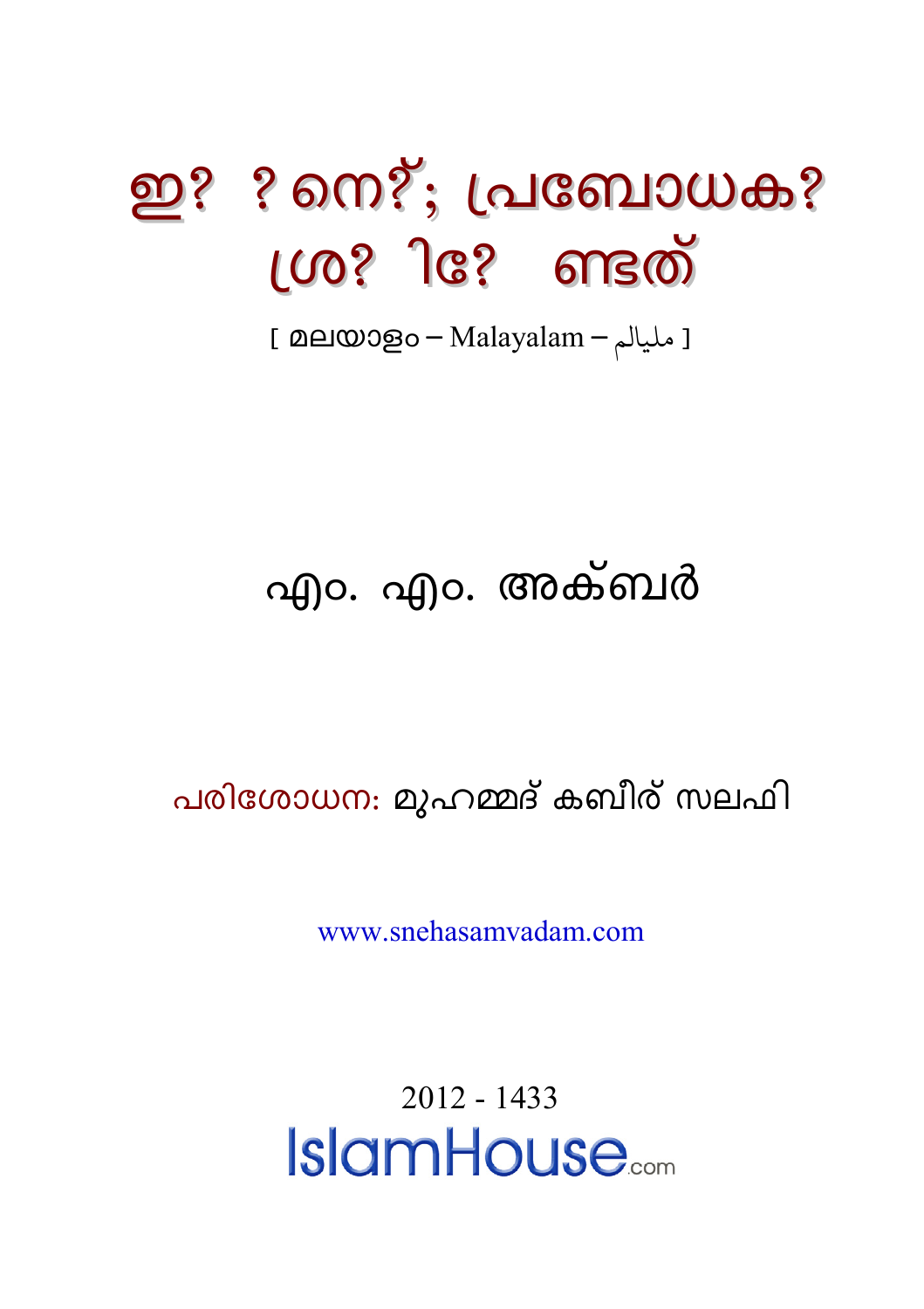﴿ الإنترنت وتوجيهات للدعاة ﴾

« للغة املايلبار�ة»

محمد أكبر

مراجعة: محمد كبير

[www.snehasamvadam.com](http://www.snehasamvadam.com/)

[2012 -](http://www.islamhouse.com/) 1433**IslamHouse**.com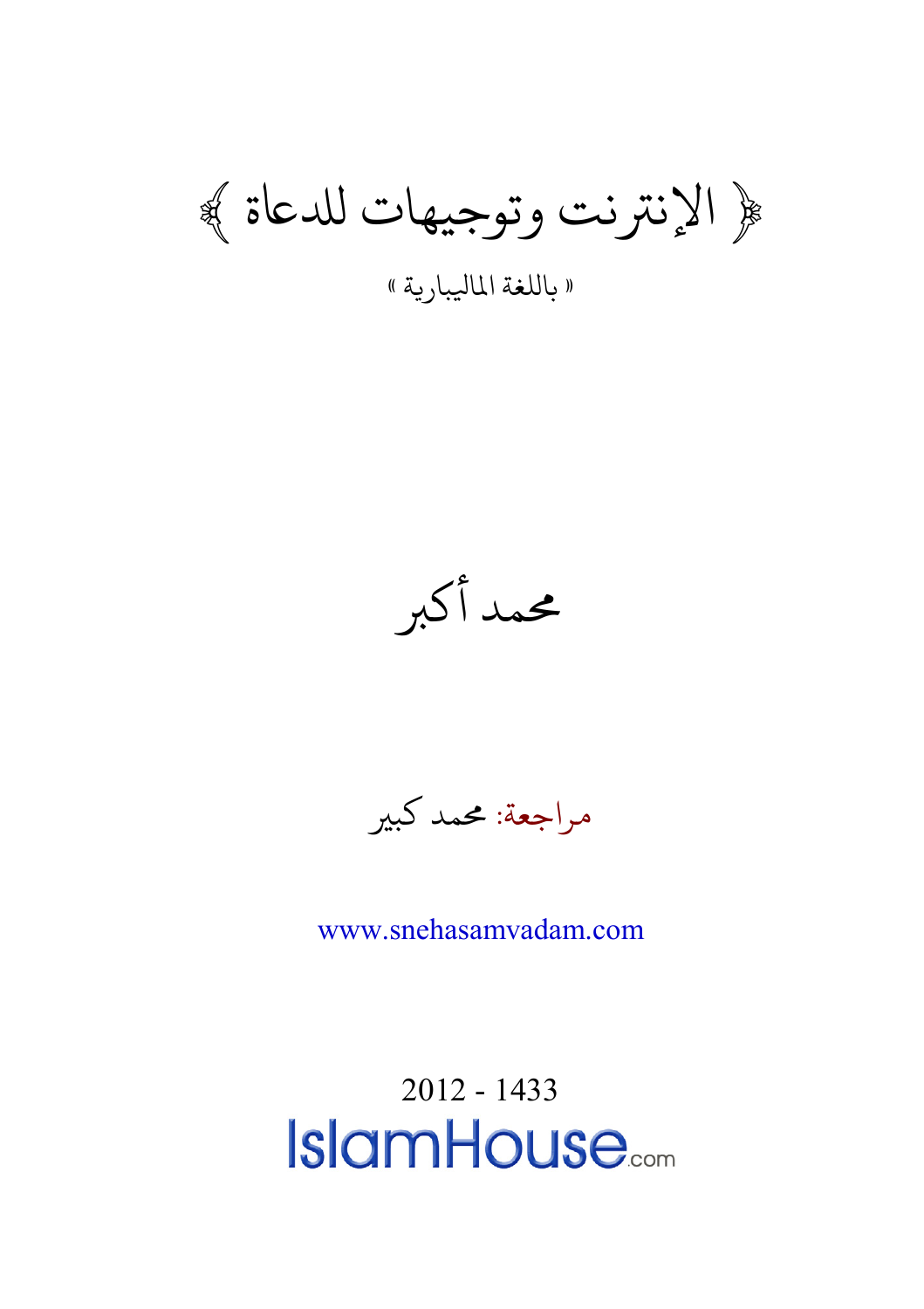

വൈജ്ഞാനികരംഗത്ത് കുതിച്ചുചാട്ടം നടത്തിക്കൊണ്ടിരിക്കുന്ന ആധുനിക മനുഷ്യന്റെ ചരിത്രത്തിലെ ഒരു നാഴികക്കല്ലാണ് ഇന്റർനെ റ്റിന്റെ ആഗമനമെന്ന കാര്യത്തിൽ സംശയമൊന്നും തന്നെയില്ല. അമേ .<br>രിക്കയിലെ ഡിഫൻസ് അഡ്വാൻസ്ഡ് റിസർച്ച് ഏജൻസി, വിവര കൈമാറ്റത്തിനു വേണ്ടി മുതൽ ഉപയോഗിക്കാനാരംഭിച്ചിരുന്ന 1969 കംപ്യൂട്ടർ ശൃംഖലയായ ഇന്റർനെറ്റ് പ്രോട്ടോകോൾ സ്യൂട്ടിനെ (JCP / IP) ആധാരമാക്കി ലോക വ്യാപകമായ വൈജ്ഞാനിക വിനിമയത്തി നു പറ്റുന്ന ഇന്റർനെറ്റ് എന്ന സംവിധാനം 1982ൽ പ്രവർത്തന ക്ഷമമാ യതു മുതൽ ആഗോള ഗ്രാമമെന്ന സങ്കൽപം സാക്ഷാൽക്കനരിക്കപ്പെ ടുകയായിരുന്നു. ലോകത്തെവിടെയും സൂക്ഷിക്കപ്പെട്ടിരിക്കുന്ന വി ജ്ഞാന ഭണ്ഡാരങ്ങൾ സ്വന്തം മേശപ്പുറത്തിരുന്ന് തുറക്കാനാവുകയെ .<br>ന്ന അൽഭുത ലോകത്തെ ആലീസിനു പോലും കഴിയാതിരുന്ന അ .<br>അ്മതമാണ്, ഇന്റർനെറ്റ് വഴി, ഏതൊരു സാധാരണക്കാരനും കഴിയു .<br>മെന്ന അവസ്ഥ സംജാതമാക്കിയത്. 2011 ഡിസംബർ 31ലെ കണക്കുക ൾ പ്രകാരം ലോകജനസംഖ്യയുടെ 32.7 ശതമാനം (226.7 കോടി) ഇ ഉപയോഗിക്കുന്നവരാണ് ന്റർനെറ്റ് (Internet usage Statisticswww.Internetworldstats.com). 2000ത്തിൽ നിന്ന് 2011ലെത്തുമ്പോൾ ഇന്റർനെറ്റ് ഉ പയോഗിക്കുന്നവരുടെ എണ്ണത്തിൽ 528.1 ശതമാനം വർധനവുണ്ടായി ട്ടുണ്ട് എന്ന വസ്തുത അത് എത്രത്തോളം വലിയ സ്വാധീനമാണ് ജ നങ്ങളിൽ ഉണ്ടാക്കുന്നത് എന്ന് വ്യക്തമാക്കുന്നുണ്ട്.

2011 ഡിസംബറിലെ കണക്കുകൾ പ്രകാരം 36,68,48,493 വെബ് സൈറ്റുകളും 314.6 കോടി ഇ.മെയിൽ വിലാസങ്ങളുമുള്ള വലിയൊരു ലോകമാണ് ഇന്റർനെറ്റിന്റേത്. വൈജ്ഞാനിക വിസ്ഫോടനമെന്നാണ് ഇന്റർനെറ്റിന്റെ ലോകത്തെക്കുറിച്ച് പറയാറുള്ളതെങ്കിലും അത് ഇന്ന് ഏറ്റവുമധികം ഉപയോഗിക്കപ്പെടുന്നത് വളരുന്ന തലമുറയെ തിന്മകളി ലേക്കു നയിക്കുവാനും തലച്ചോറിനെ വാണിജ്യവൽക്കരിക്കുന്നതി നും വെബ്സൈറ്റുകളിൽ പന്ത്രണ്ട് ശത വേണ്ടിയാണ്. ആകെയുള്ള മാനത്തോളം പച്ചയായ ലൈംഗികത പ്രദർശിപ്പിക്കുന്നവയാണ്. പോർ ണോഗ്രാഫിക് വെബ്സൈറ്റുകൾ എന്ന് സ്വയം വിളിക്കുന്നവ കൂടാ തെ

 $\mathbf{3}$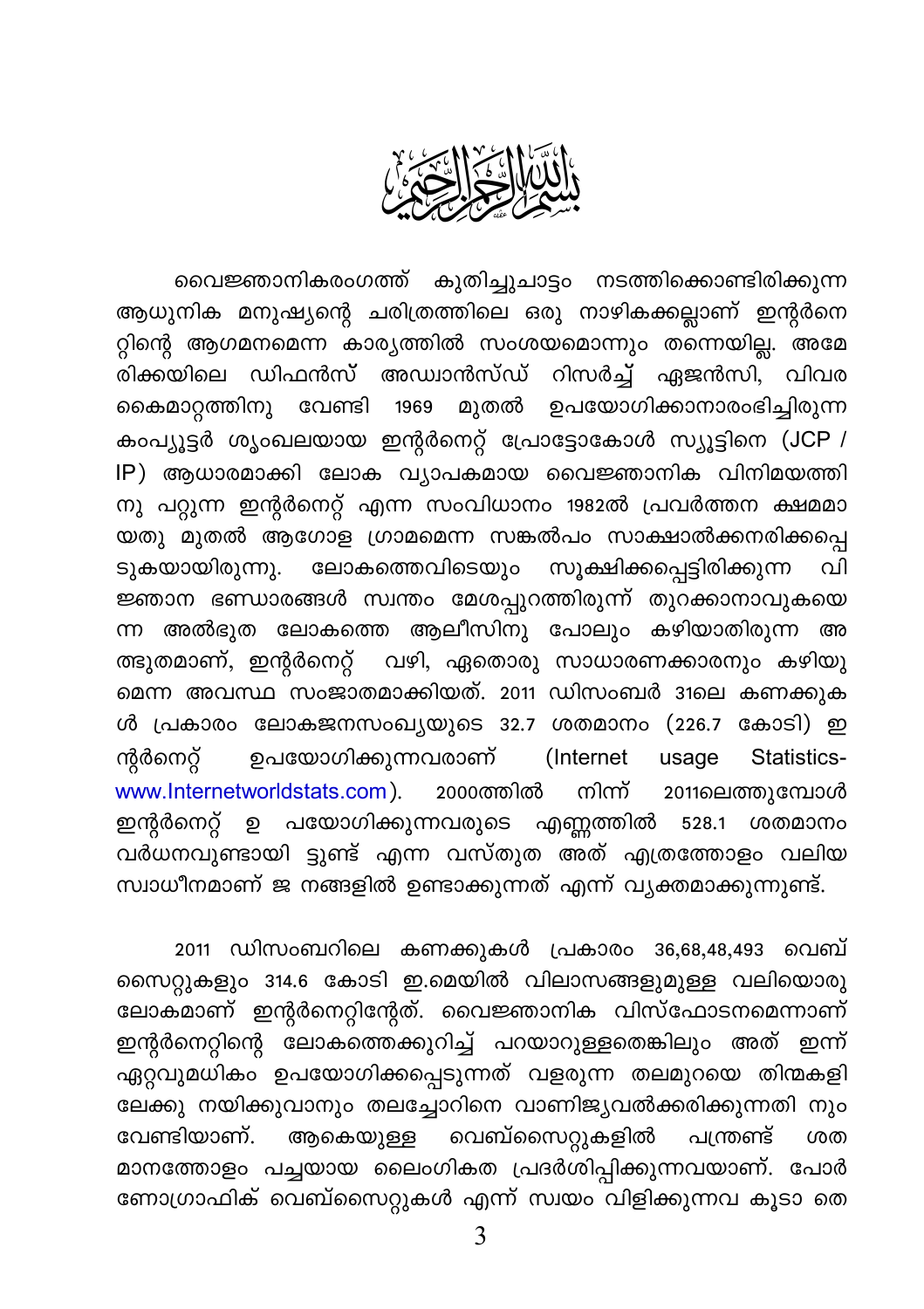എന്റർടൈൻമെന്റും, മാട്രിമോണിയൽ, ഡേറ്റിംഗ് തുടങ്ങിയ തല ക്കെട്ടിനു കീഴെ ലൈംഗികതയിലേക്ക് നയിക്കുന്ന സൈറ്റുകളുടെ എ ണ്ണം ഇതിലും എത്രയോ അധികമാണ്. വെബ്സൈറ്റുകളിൽ സേർച്ച് ചെയ്യപ്പെടുന്നതിൽ 25 ശതമാനവും പോർണോ ഗ്രാഫിയാണ് എന്ന കണക്ക് നൽകുന്ന ഭീഷണമായ അറിവ് വിജ്ഞാനവിസ്ഫോടനമല്ല, പ്രത്യുത ധാർമികത്തകർച്ചയാണ് ഇത് കൊണ്ട് ഉണ്ടാവാൻ പോകുന്ന ത് എന്ന് വ്യക്തമാക്കുന്നുണ്ട്. ഇന്റർനെറ്റ് ഉപയോഗിക്കുന്ന 15 മുതൽ 17 വരെ വയസ്സുകൾക്കിടയിലുള്ളവരിൽ 80 ശതമാനം പോർണോഗ്ര ഫി സൈറ്റുകൾ സന്ദർശിക്കുന്നവരാണെന്നും അത്തരക്കാർ ഇത്തരം സൈറ്റുകൾ സന്ദർശിക്കുവാൻ തുടങ്ങുന്നത് ശരാശരി പതിനൊന്നാം വയസ്സിലാണെന്നുമുള്ള സ്ഥിതി വിവരക്കണക്കുകൾ ഞെട്ടിപ്പിക്കുന്ന വയാണ്. ഓരോ സെക്കന്റിലും 28,258 പേർ ഇന്റർനെറ്റ് പോർണോഗ്ര ഫി ആസ്വദിക്കുമ്പോൾ അത് വിറ്റ് കാശാക്കുന്നവരുടെ മേശവലിപ്പി ലെത്തുന്നത് 3075.64 കോടി ഡോളറാണെന്നാണ് കണക്ക്. ഓരോ ദിവ സവും 27 കോടിയോളം ഡോളർ (1328 കോടി ഇന്ത്യൻ രൂപ) ക്യാമറ ക്കു മുന്നിൽ വെച്ച് തുണിയഴിക്കുന്നവർ സമ്പാദിക്കുമ്പോൾ സമൂഹ ത്തിന്റെ ധാർമികതയാണ് യഥാർത്ഥത്തിൽ അഴിഞ്ഞുപോകുന്നതെ ന്നും അതുവഴി ഉണ്ടാകാൻ പോകുന്ന ദുരന്തം കണക്കു കൂട്ടാവുന്ന തിലുമപ്പുറമാണെന്നുമുള്ള വസ്തുതകൾ എല്ലാവരും വിസ്മരിക്കുക യാണ് ചെയ്യുന്നത്. ഒരുപാട് നന്മകൾക്ക് സാധ്യതകളുള്ള ഇന്റർനെറ്റി ന്റെ ലോകം തിന്മകളുടെയും കൂത്തരങ്ങായിത്തീരുന്നതാണ് ഇവിടെ നാം കാണുന്നത്.

ഇന്റർനെറ്റിലൂടെയുള്ള ഇസ്ലാമികപ്രബോധന സാധ്യതകളെ മു സ്സിം ലോകം വേണ്ടത്ര ഉപയോഗപ്പെടുത്തിയിട്ടില്ലെങ്കിലും,ശ്രദ്ധേയമാ യ ചില കാൽവെപ്പുകൾ നടത്തിയിട്ടുണ്ടെന്ന വസ്തുത എടുത്തു പറ യാതെ വയ്യ. അറബി ഭാഷ മനസ്സിലാക്കാനാവുന്നവർക്ക് ഇസ്ലാമിക പ്രമാണങ്ങളുടെയും പണ്ഡിതന്മാരുടെ ഫത്വകളുടെയും പ്രഭാഷണ ങ്ങളുടെയും വ്യാഖ്യാനങ്ങളുടെയുമെല്ലാം ഒരു ബൃഹത്തായ ശേഖരം തന്നെ ഇന്റർനെറ്റിലൂടെ ലഭിക്കും. ഒരു മഹാ പണ്ഡിതനാകുവാനാവ ശ്യമായ ഇസ്ലാമികഗ്രന്ഥങ്ങളുടെ ശേഖരം ഇന്റർനെറ്റിലുണ്ട്. പല സൈറ്റുകളിലും സെർച്ച് സംവിധാനമുള്ളതിനാൽ അന്വേഷണ വിഷ യവുമായി ബന്ധപ്പെട്ട പരാമർശങ്ങൾ എവിടെയാണുള്ളതെന്ന് കൃത്യ മായി കണ്ടെത്തുവാനും പരിശോധിച്ച് പഠിക്കുവാനും അതുവഴി സാ ധിക്കും. മരണപ്പെട്ടവരും ജീവിച്ചിരിക്കുന്നവരുമായ പണ്ഡിതന്മാരുടെ

 $\overline{4}$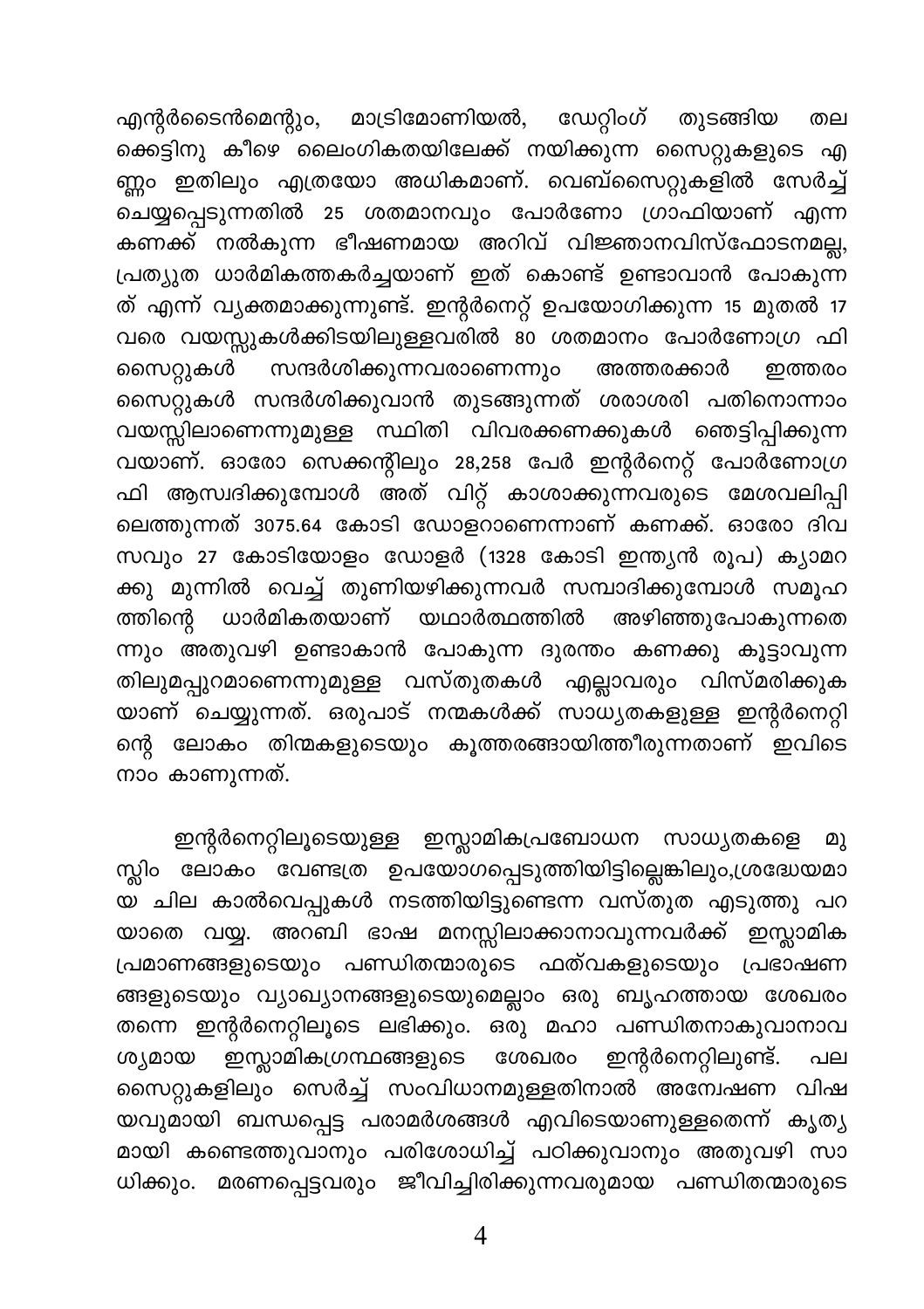ഫത്വകൾ, ആധുനിക പ്രശ്നങ്ങളിൽ എന്തു നിലപാടു സ്വീകരിക്ക ണമെന്നതിന് മുസ്ലിംകൾക്ക് വഴികാട്ടിയായി ഭവിക്കുന്നുണ്ട്. എന്നാൽ അറബിയല്ലാത്ത ഭാഷകളിൽ വേണ്ടത്ര ശ്രദ്ധിക്കുവാൻ ഇന്റർനെറ്റിലൂ ടെ ഇസ്ലാമികപ്രബോധനം നിർവ്വഹിക്കുവാൻ ശ്രമിക്കുന്നവർക്ക് കഴി ഞ്ഞിട്ടില്ല. ഇംഗ്ളീഷിൽ ശ്രദ്ധേയമായ ചില കാൽവെപ്പുകൾ നടത്തി യിട്ടുണ്ടെങ്കിലും ഇസ്ലാം വിരുദ്ധവും ഇസ്ലാമിനെക്കുറിച്ച തെറ്റുധാരണ കൾ സൃഷ്ടിക്കുന്നതുമായ സൈറ്റുകളുമായി താരതമ്യം ചെയ്യുമ്പോൾ ഇസ്ലാമികപ്രബോധന സൈറ്റുകളല്ലാത്തവ കൂടി നിർവ്വഹിക്കുന്ന സേ വനം മൊത്തത്തിൽ കുറവു തന്നെയാണ്. എങ്കിലും ഇന്റർനെറ്റിലൂടെ യുള്ള ഇസ്ലാം വിമർശനങ്ങൾക്ക് മൊത്തത്തിൽ മറുപടി പറയുകയും മുസ്ലിംകളെ ഇവ്വിഷയകമായി സജ്ജീകരിക്കുകയും ചെയ്യുന്നതിന് ഇം ഗ്ളീഷ് ഇസ്ലാമിക് സൈറ്റുകൾക്ക് സാധിക്കുന്നുണ്ട്. ഇസ്ലാമിനെ തെറി പറയുകയും തമസ്കരിക്കുകയും ചെയ്യുന്നതിനായി ഇന്റർനെറ്റിൽ ക ളിക്കുന്ന മലയാളികൾ പടച്ചുവിടുന്ന സൈറ്റ്ബ്ളോഗ് ആഭാസങ്ങളു മായി താരതമ്യം ചെയ്യുമ്പോൾ ഇസ്ലാമിനെ പരിചയപ്പെടുത്തുകയും വിമർശനങ്ങൾക്ക് മറുപടി കണ്ടെത്തുകയും ചെയ്യുന്നതിനു വേണ്ടി സംവിധാനിക്കപ്പെട്ട മലയാളം സൈറ്റുകൾ ഉയർന്നനിലവാരം പുലർ ത്തുന്നവ തന്നെയാണ്. മലയാളത്തിന്റെ വിപുലമായ ഉപയോഗവും പ്രവാസീ സമൂഹമെന്ന നിലയ്ക്ക് അന്താരാഷ്ട്രീയമായി സ്വാധീനിക്കു വാനുള്ള ശേഷിയും പരിഗണിക്കുമ്പോൾ ഈ രംഗത്തെ മലയാളീ മു സ്ലിം സാന്നിധ്യം വേണ്ടത്രയായിട്ടില്ലെന്നതു തന്നെയാണ് യാഥാർ ത്ഥ്യം.

ഇന്റർനെറ്റ് സൈറ്റുകളിലൂടെയും ബ്ളോഗുകളിലൂടെയും ചാറ്റ് റൂമുകളിലൂടെയും ബൈലക്സിലൂടെയും യൂട്യൂബിലൂടെയുമെല്ലാം ഇ സ്ലാമിന്റെ സന്ദേശം മറ്റുള്ളവർക്ക് എത്തിച്ചുകൊടുക്കുവാൻ വേണ്ടി ശ്രമിക്കുന്നവർ ചെയ്യുന്നത് ദഅ്വത്ത് എന്ന മഹാ സേവനമാണെന്ന കാര്യത്തിൽ സംശയമില്ല. സഹജീവികളെ അല്ലാഹുവിന്റെ ശാപകോ പതാപങ്ങളിൽ നിന്ന് കരകയറ്റി നിത്യനരകത്തിൽ നിന്ന് രക്ഷപ്പെടു ത്താൻ ശ്രമിക്കുന്നതിനേക്കാൾ വലിയ മനുഷ്യസേവനമെന്താണ്! അ തി വിപുലമായ പ്രബോധന സാധ്യതകളുള്ള ഇന്റർനിെറ്റിലൂടെ ഇസ്ലാ മിനെ അവതരിപ്പിക്കുകയും ആദർശവിരോധികളുമായി സംവദിക്കുക യും ആശയസംഘട്ടനങ്ങൾ നടത്തുകയും ചെയ്യുന്നവർ, പക്ഷെ, ഇ സ്ലാമികമായ മര്യാദകൾ പാലിക്കുവാൻ ബാധ്യസ്ഥരാണെന്ന കാര്യം ആ രംഗത്ത് പ്രവർത്തിക്കുന്നവരൊന്നും മറന്നുകൂടാ. മറ്റുള്ളവരെ ന രകത്തിൽ നിന്ന് രക്ഷിക്കുവാൻ ശ്രമിക്കുന്നവർ, തങ്ങളുടെ പരിശ്രമ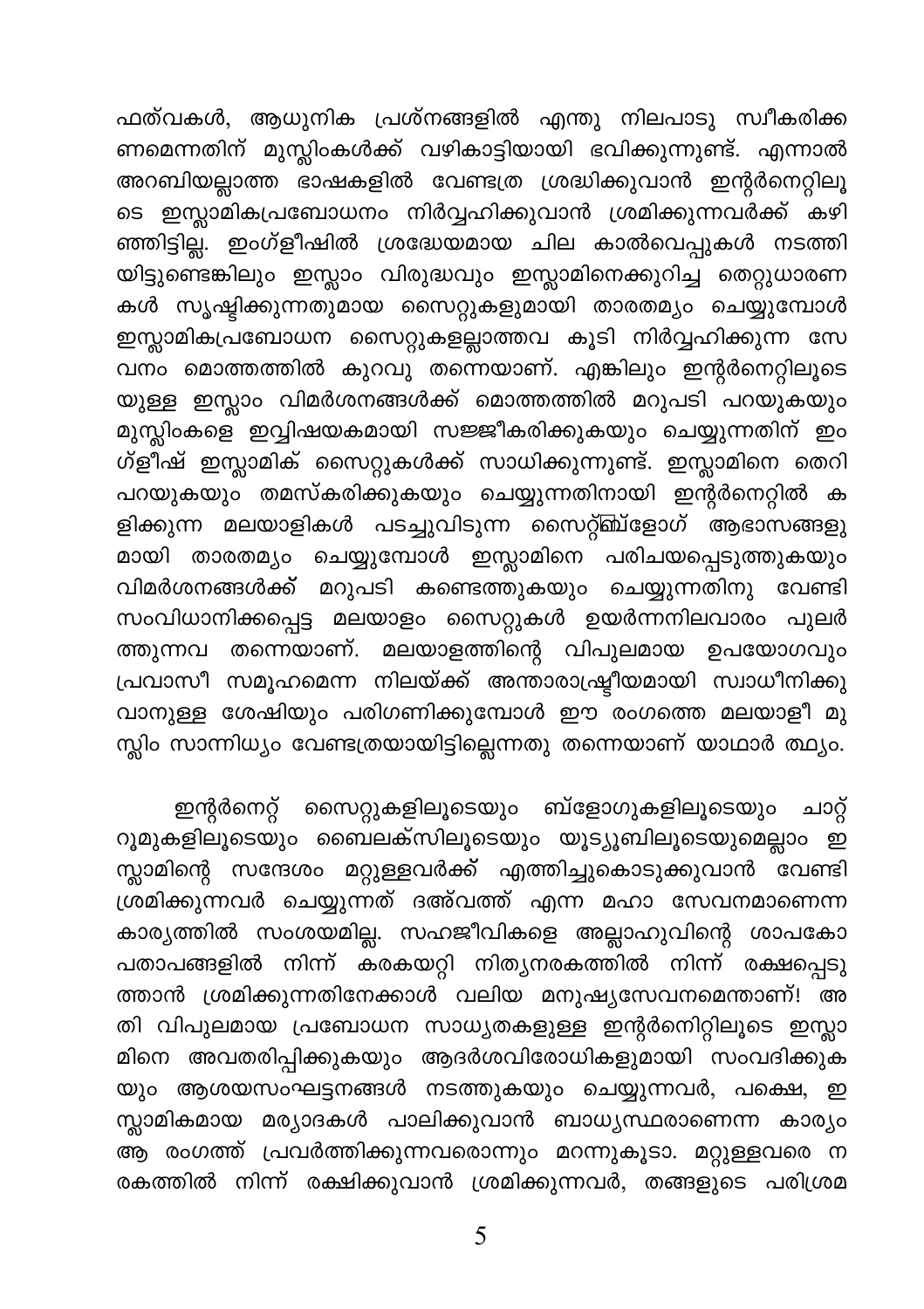ത്തിന്റെ ഫലമായി സ്വയം നരകത്തിൽ ആപതിക്കുന്ന അവസ്ഥയു ണ്ടാവാതിരിക്കാൻ ശ്രദ്ധിക്കേണ്ടതുണ്ട്. ആദർശ പ്രബോധനരംഗവും ആശയസംഘട്ടനത്തിന്റെ രീതിശാസ്ത്രവുമെല്ലാം എന്താണെന്ന് കൃ ത്യമായി പഠിപ്പിക്കപ്പെടുകയും ആ രംഗത്ത് പാലിക്കപ്പെടേണ്ട മര്യാദ കൾ വൃക്തമായി നിഷ്കർഷിക്കപ്പെടുകയും ചെയ്തവരാണ് മുസ്ലി<mark>ം</mark>ക ൾ. അല്ലാഹുവും റസൂലും പഠിപ്പിക്കാത്ത കുറുക്കുവഴികളും പ്രവാച കനിൽ നിന്ന് മതം പഠിച്ചവർക്ക് പരിചയമില്ലാത്ത മാന്യമല്ലാത്ത മാർ ഗങ്ങളും മതപ്രബോധനത്തിന് എന്ന പേരിൽ ഉപയോഗിക്കപ്പെടുമ്പോ ൾ അവ ധാർമികവും സ്വീകാര്യവുമാകുമെന്ന് കരുതാൻ ന്യായങ്ങ ളൊന്നുമില്ല. അല്ലാഹുവിലേക്ക് ജനങ്ങളെ ക്ഷണിക്കേണ്ടത് എങ്ങനെ യെന്ന് അല്ലാഹു തന്നെ മുസ്ലിംകളെ പഠിപ്പിച്ചിട്ടുള്ളതാണല്ലോ.'യുക്തി ദീക്ഷയോടു കൂടിയും, സദുപദേശം മുഖേനയും നിന്റെ രക്ഷിതാവി ന്റെ മാർഗത്തിലേക്ക് നീ ക്ഷണിച്ച് കൊള്ളുക. ഏറ്റവും നല്ല രീതിയി ൽ അവരുമായി സംവാദം നടത്തുകയും ചെയ്യുക. തീർച്ചയായും നി ന്റെ രക്ഷിതാവ് തന്റെ മാർഗം വിട്ട് പിഴച്ച് പോയവരെപ്പറ്റി നല്ലവണ്ണം അറിയുന്നവനത്രെ. സന്മാർഗം പ്രാപിച്ചവരെപ്പറ്റിയും നല്ലവണ്ണം അറി യുന്നവനത്രെ." (ഖുർആൻ 16:125)

ബൗദ്ധികമായ സത്യസന്ധതയില്ലായ്മ ഇന്റർനെറ്റ് ഉപയോക്താ ക്കളിൽ കണ്ടുവരുന്ന വ്യാപകമായ ഒരു അസുഖമാണ്. 'ഗൂഗിൾ' സെ ർച്ച് എഞ്ചിനും വിക്കിപീഡിയയുമുണ്ടെങ്കിൽ സ്വന്തം മേശപ്പുറത്തിരു ന്ന്, കസേരയിൽ നിന്ന് എഴുന്നേൽക്കാതെ ഏതു ശാസ്ത്രവിഷയത്തി ലുമുള്ള ഗവേഷണപ്രബന്ധങ്ങൾ തയ്യാറാക്കാം എന്ന ഒരു ചൊല്ലുണ്ട്, ഇന്റർനെറ്റ് ഉപയോക്താക്കൾക്കിടയിൽ. ഇസ്ലാമികപ്രബോധന രംഗ ത്തുള്ളവർക്ക് തീരെ ഉണ്ടാവാൻ പാടില്ലാത്ത സുഖക്കേടാണിത്. സ്വ ന്തം ആദർശമെന്താണെങ്കിലും അത് സ്ഥാപിക്കുവാനും സമർത്ഥിക്കു വാനുമെല്ലാം ഓരോരുത്തർക്കും അവകാശമുണ്ട്. എന്നാൽ മറ്റുള്ളവ രെ ഇകഴ്ത്തുവാനും താഴ്ത്തിക്കെട്ടുവാനും വേണ്ടി അവരുടെ തന്നെ സംസാരങ്ങളെയും ഉദ്ധരണികളെയും മുറിച്ചും തങ്ങളുദ്ദേശിക്കുന്ന ആശയങ്ങളുമായി വിളക്കിച്ചേർത്തും അവതരിപ്പിക്കുന്നത്, സതൃവി ശ്വാസികൾ ചെയ്യാൻ പാടില്ലാത്ത ഗുരുതരമായ പാതകങ്ങളിലൊന്നാ ണ്. തങ്ങളുദ്ദേശിക്കുന്ന ആശയങ്ങൾക്കനുസൃതമായി പണ്ഡിതന്മാാ രുടെ ഉദ്ധരണികളെയും ഫത്വകളെയും അവതരിപ്പിക്കുന്നതും ത ഥൈവ. അങ്ങനെ ചെയ്യുന്നവരിൽ കണ്ടുവരുന്ന പ്രവണതയിതാണ്. ആദ്യം ഒരു ആശയം നിർമിക്കുക; അത് പ്രാമാണികമാണെന്ന് വരു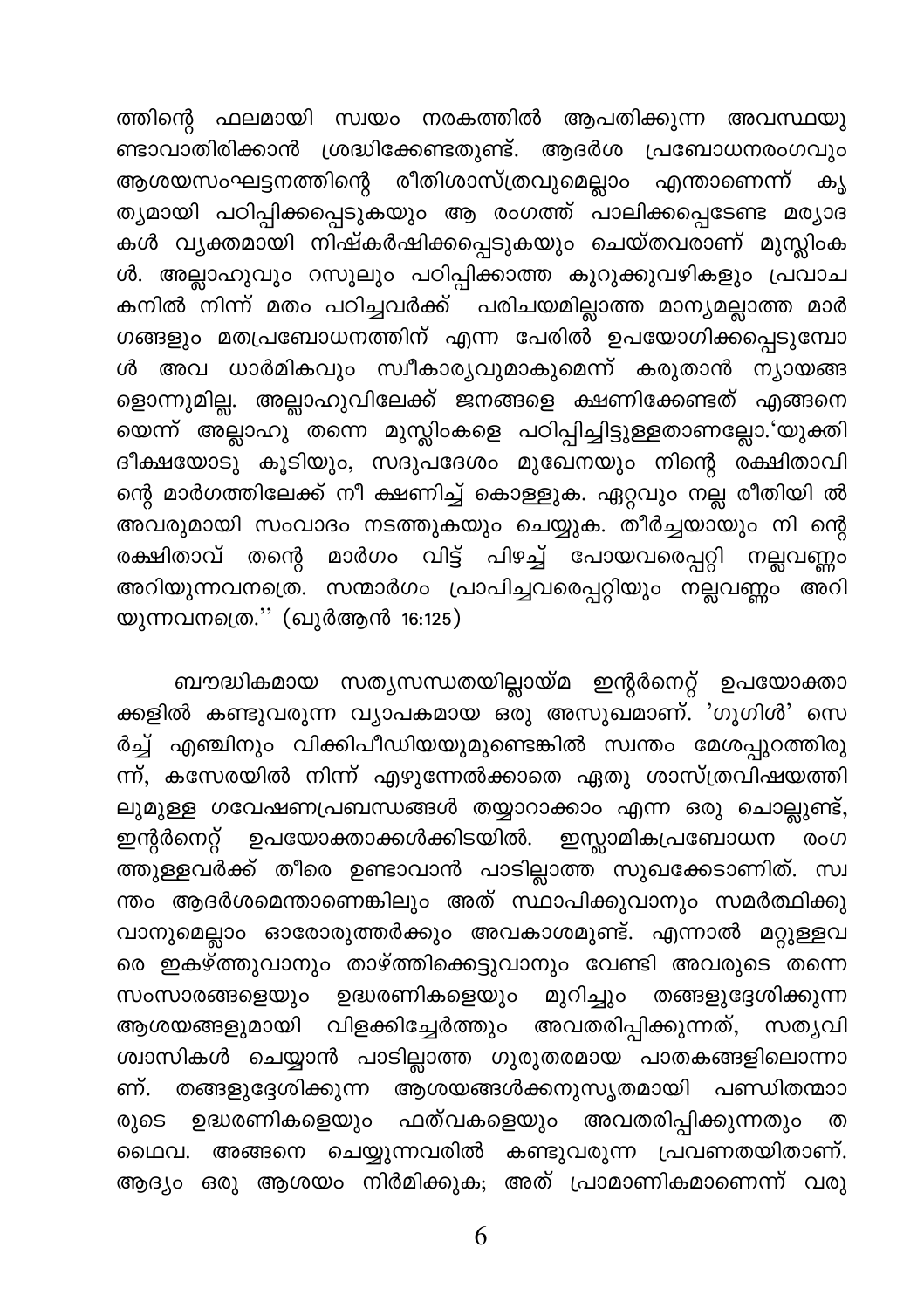ത്തിത്തീർക്കാൻ ശ്രമിക്കുക; സെർച്ച് എഞ്ചിനിൽ പോയി തങ്ങൾ നി ർമ്മിച്ച ആശയത്തിനനുസൃതമായ രേഖകൾ പരിശോധിക്കുക; ആരെ ങ്കിലും എവിടെയെങ്കിലുമെല്ലാം തങ്ങളുദ്ദേശിച്ച ആശയങ്ങൾക്ക് അ നുകൂലമായി വല്ലതും പറഞ്ഞിട്ടുണ്ടെങ്കിൽ അത് കോപ്പി ചെയ്യുക; ഇ ങ്ങനെ കോപ്പി ചെയ്തവയെല്ലാം കൂടി ഒരു ഡോക്യുമെന്റിലേക്ക് പോ സ്ററ് ചെയ്ത് തങ്ങളുദ്ദേശിക്കുന്ന ആശയങ്ങൾ പ്രാമാണികമാണെന്ന് സമർത്ഥിക്കുന്ന പ്രബന്ധം തയ്യാറാക്കുക; ഇങ്ങനെ തയ്യാറാക്കിയ പ്ര ബന്ധം വ്യത്യസ്ത ഇമ്മയിൽ, ചാറ്റ് ഗ്രൂപ്പുകളിലൂടെ പ്രചരിപ്പിക്കുക. സാഹചര്യങ്ങളുടെയോ സമ്മർദങ്ങളുടെയോ അനുഭവങ്ങളുടെയോ അടിസ്ഥാനത്തിലല്ല, പ്രമാണങ്ങളുടെ അടിസ്ഥാനത്തിൽ ആശയരൂപീ കരണം നടത്തുകയും അങ്ങനെ സുചിന്തിതമായി രൂപീകരിക്കപ്പെട്ട ....<br>ആശയത്തിന് അനുസൃതമായി ജീവിക്കുകയുമാണ് മുസ്ലിം ചെയ്യേണ്ട ത് എന്ന ഇസ്ലാമിക രീതി അട്ടിമറിക്കപ്പെടുകയും ആശയ രൂപീകര ണം നടന്ന ശേഷം അത് പ്രാമാണികമാണോയെന്ന് പരിശോധിക്കുന്ന രീതിയിൽ കാര്യങ്ങൾ നടക്കുന്നുവെന്നതുമാണ് ഇതിലെ ഒന്നാമത്തെ തെറ്റ്. പ്രത്യേകമായ സാഹചര്യങ്ങളിലും അവസരങ്ങളിലും ചോദ്യക ർത്താവിന്റെ ഉദ്ദേശ്യം മനസ്സിലാക്കിയും പണ്ഡിതന്മാർ നൽകുന്ന ഫ ത്വകളും പ്രകടിപ്പിക്കുന്ന അഭിപ്രായങ്ങളും പ്രസ്തുത സാഹചര്യ മോ അവസരമോ പരിഗണിക്കാതെ 'കോപ്പി ആന്റ് പേസ്ററ്' ചെയ്യപ്പെ ടുമ്പോൾ പലപ്പോഴും അവർ വിവക്ഷിച്ചതല്ലാത്ത അർത്ഥതലങ്ങളിലേ ക്കായിരിക്കും അത് വായനക്കാരെ നയിക്കുകയെന്നത് രണ്ടാമത്തെ തെറ്റ്. പുതിയ ആശയനിർമിതിക്കനുസരിച്ച് സമൂഹത്തെ നയിക്കാൻ ശ്രമിക്കുമ്പോൾ ഉണ്ടാകുന്ന കുഴപ്പങ്ങൾക്കും ഛിദ്രതകൾക്കുമെല്ലാം അത് കാരണമാകുമെന്നത് മൂന്നാമത്തെ തെറ്റ്.നമ്മുടെ സാഹചര്യത്തി ൽ അപ്രസക്തമോ അപ്രായോഗികമോ ആയ അഭിപ്രായങ്ങളെക്കുറി ച്ച് അനാവശ്യമായ ചർച്ചകളിലൂടെ വിരോധവും വിദേഃഷവും അത് വ ളർത്തുന്നുവെന്നത് നാലാമത്തെ തെറ്റ്. അപ്രായോഗികമായ അഭിപ്രാ യങ്ങൾ പ്രകടിപ്പിച്ചവരായി പണ്ഡിതന്മാരെ അവതരിപ്പിച്ച് അവരെ സാമൂഹമധ്യത്തിൽ താറടിക്കുന്നത് അഞ്ചാമത്തെ തെറ്റ്. ഇങ്ങനെ തെ റ്റുകളുടെ നിര തന്നെയാണ് ഇന്റർനെറ്റിന്റെ ഇത്തരത്തിലുള്ള ഉപ .<br>യോഗം വഴി ഉണ്ടായിത്തീരുന്നത്.

വൈജ്ഞാനിക വിപുലീകരണത്തിന് അനന്തമായ സാധ്യതകൾ തുറന്നു തരുന്ന ഇന്റർനെറ്റ് ഇന്ന് പ്രധാനമായും ഉപയോഗിക്കപ്പെടുന്ന ത് പോർണോഗ്രഫിക്കു വേണ്ടിയായതു പോലെ ഇസ്ലാമികപ്രബോധ